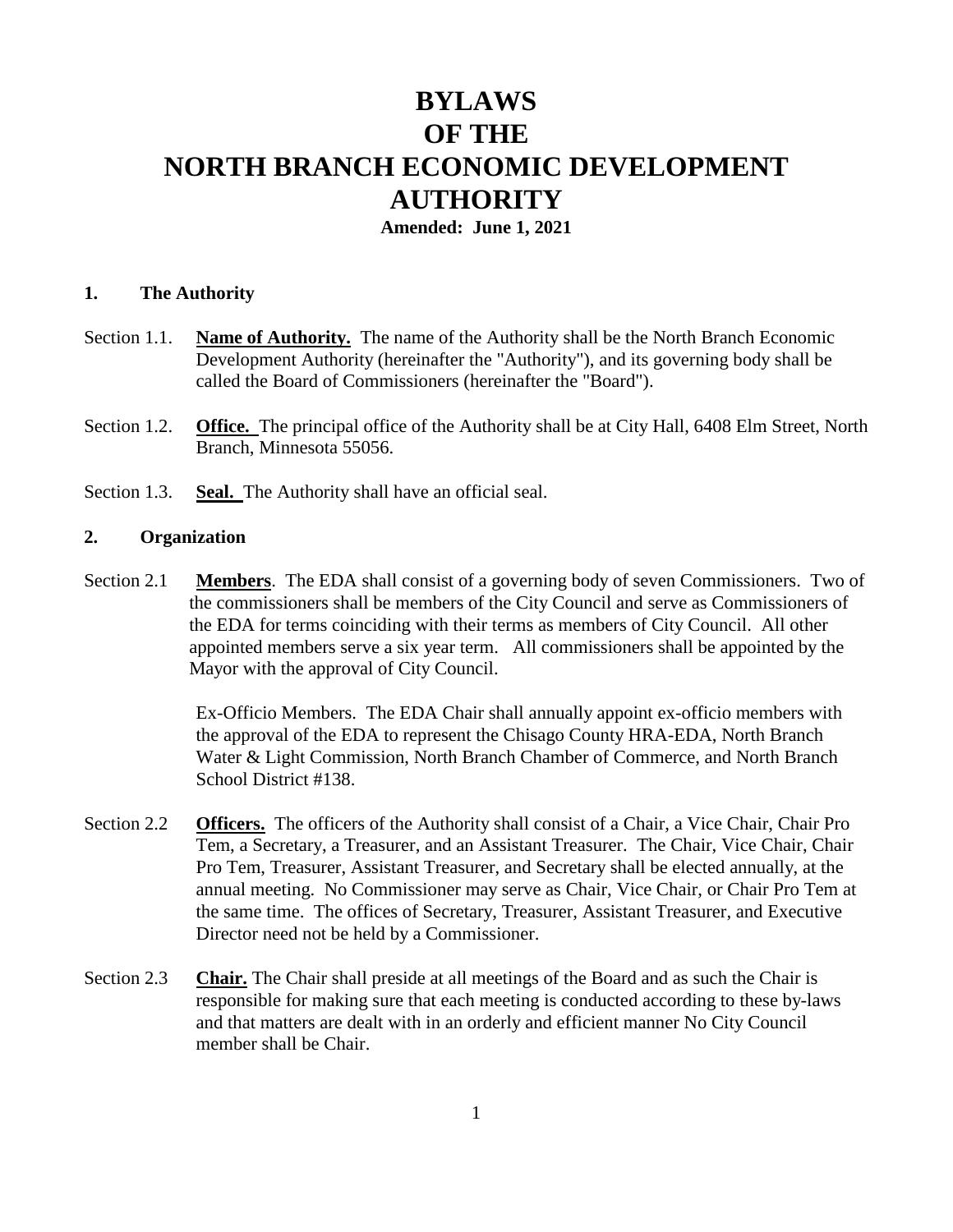- Section 2.4 **Vice Chair.** The Vice Chair shall preside at any meeting of the Board in the absence of the Chair and may exercise all powers and perform all responsibilities of the Chair if the Chair cannot exercise or perform the same due to absence or other inability. No City Council member shall be Vice Chair.
- Section 2.5 **Chair Pro Tem.** In the event of the absence or inability of the Chair, Vice Chair and the Chair Pro Tem at any meeting, the Board may appoint any remaining Commissioner as Chair Pro Tem to preside at such meeting.
- Section 2.6 **Treasurer.** The Treasurer shall be the Finance Director of the City of North Branch (the "City"). The Treasurer shall receive and be responsible for Authority money, shall disburse Authority money by check only (in accordance with Section 4.3. herein), keep an account of all Authority receipts and disbursements and the nature and purpose relating thereto. The Treasurer shall file the Authority's financial statements with its Secretary at least once a year as set by the Authority, and be responsible for the acts of the Assistant Treasurer.
- Section 2.7 **Assistant Treasurer.** The Assistant Treasurer shall have all the powers and duties of the Treasurer if the Treasurer is absent or disabled.
- Section 2.8 **Secretary.** The Secretary shall keep or cause to be kept minutes of all meetings of the Board and shall maintain or cause to be maintained all records of the Authority. The Secretary shall also have such additional duties and responsibilities as the Board may from time to time and by resolution prescribe.
- Section 2.9 **Executive Director.** The Executive Director shall be the Community Development Director of the City. The Executive Director shall prepare budget on behalf of the EDA to the City Council, be the primary staff to the EDA, prepare agendas for the EDA and perform all other economic development activities for the Commission. The Executive Director will place the budget on the EDA website for reference.
- Section 2.10 **Advisory Committee.** The Authority may by resolution establish one or more advisory committees to the Authority, including the Finance sub-committee , Marketing subcommittee and others as needed.
- Section 2.11 **Compensation and reimbursement.** A Member may be paid for attending each regular meeting of the Authority in an amount to be determined by the North Branch City Council.

### **3. Procedures of Board of Commissioners**

Section 3.1. **Annual Meeting.** The annual meeting of the Board shall be held after appointments made by the Mayor and approved by the Council at this annual organizational meeting, typically the Council's first meeting in January each year and shall be made at their its first meeting in January each year.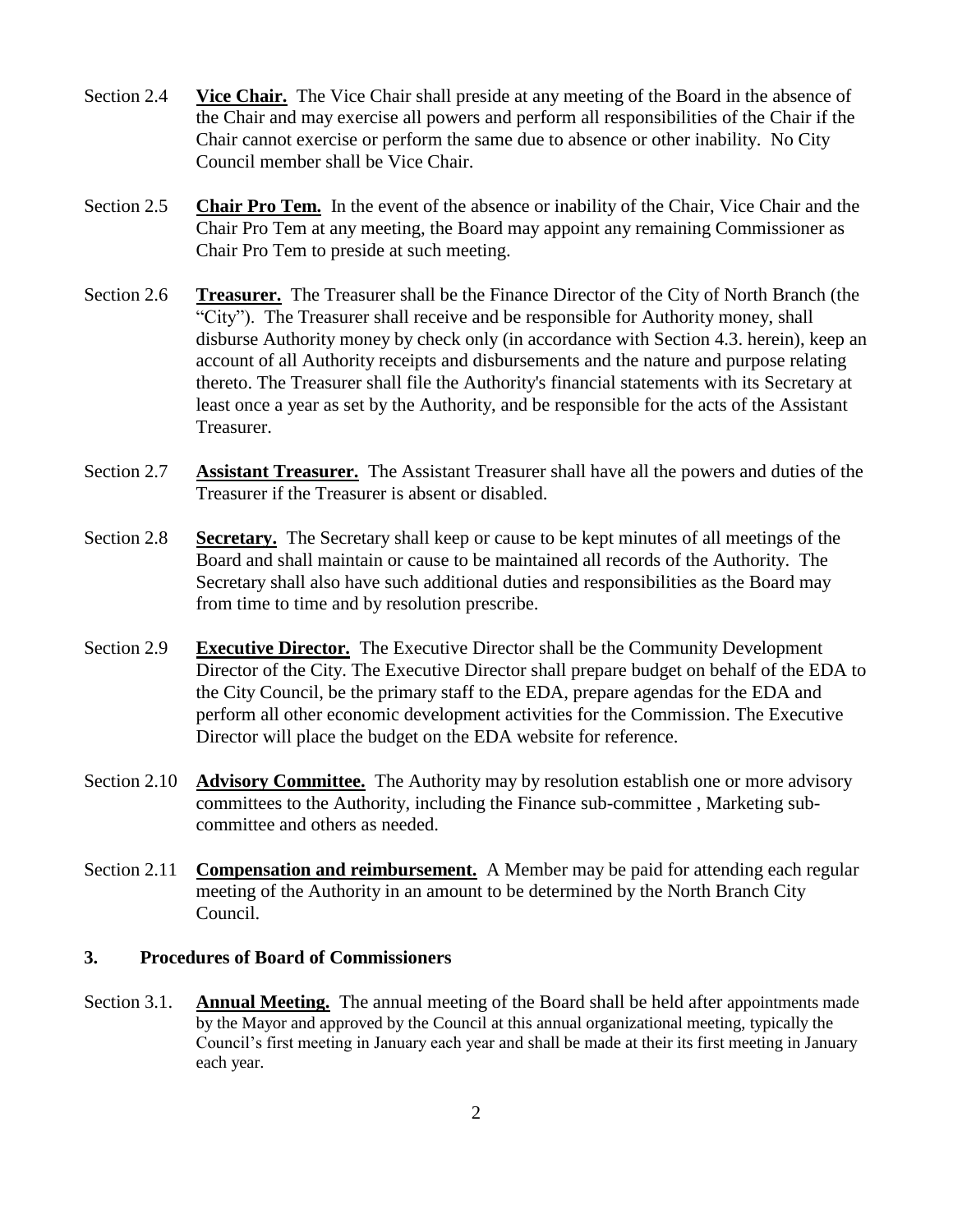- Section 3.2. **Regular Meeting.** The Board shall hold regular meetings on the 1st Tuesday of each month commencing at 3:30 p.m., or at such other time as the Board may determine.
- Section 3.3. **Special Meetings.** Special meetings of the Board may be called by any two Commissioners or by the Executive Director. The Executive Director or City Clerk (this is the actual City process) shall post notice of any special meeting in the principal office of the Authority no less than three days prior to such special meeting.
- Section 3.4. **Quorum.** A quorum or the Board shall consist of four Commissioners. In the absence of a quorum no official action may be taken by, on behalf of, or in the name of the Board or the Authority.
- Section 3.5. **Adoption of Resolutions.** Resolutions of the Board shall be deemed adopted if approved by not less than a simple majority of all Commissioners present. Resolutions may, but need not be, read aloud prior to vote taken thereon and may, but need not be, executed after passage.
- Section 3.6. **Rules of Order.** The meetings of the Board shall be governed by the most recent edition of Robert's Rules of Order.
- Section 3.7 **Meeting Agenda**. Regular meetings of the EDA shall include the following agenda items: old, business, new business, project updates (whether or not they result in EDA action), informational reports as deemed advisable by the Community Development Director, and public comment. All requests for items on the meeting agenda will include a memo from the staff, Councilmember, or Commission member with background information and the reason for the discussion. The Executive Director will review the agenda requests and may remove those items deemed to be inappropriate or outside the realm of the scope of a commission's authority. The deadline for requests for items to be included on a meeting agenda must be one week prior to the meeting and be accompanied by written materials to be included in the agenda packet. After the agenda is published, only time sensitive items may be added or deleted from the agenda until the day prior to the meeting. After that time, only emergency items may be added.
- Section 3.8 **Public Comment**. A limited forum for individuals to speak with the EDA is provided on the agenda. Public comments during the public comment period are subject to these limitations:
	- 1. Speakers must be recognizes by the Chair before speaking and are limited to three minutes for comment.
	- 2. When multiple speakers appear to speak on the same topic, comments should not be repetitive. The Chair may request speakers to appoint a spokesperson.
	- 3. The Chair may place a time limit on the public comment period if necessary to allow for the conduct of City business. If there is not sufficient time at the meeting to hear all public comments, the comment period may be deferred to the next regular Council meeting or at a continued meeting.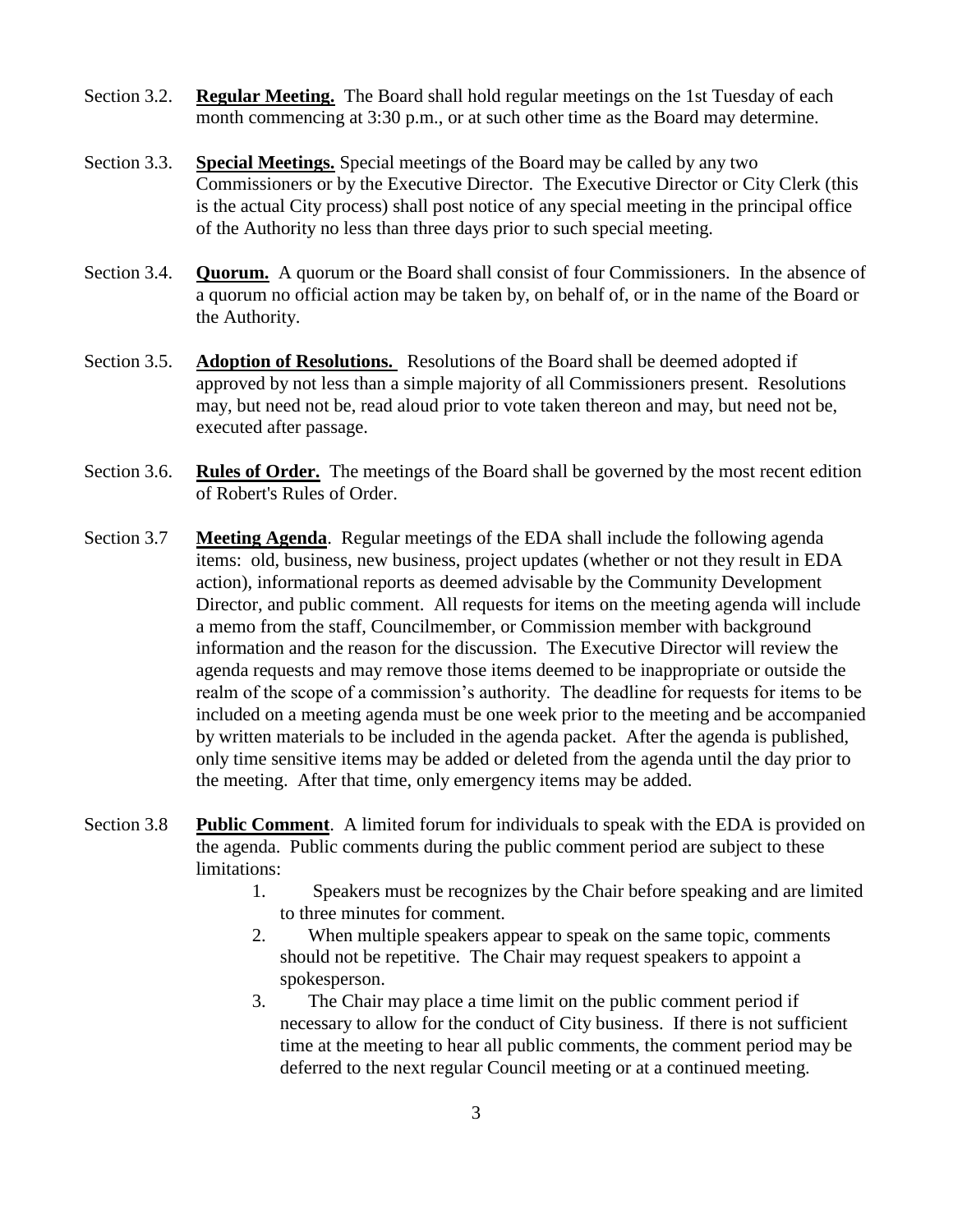## **4. Miscellaneous**

- Section 4.1. **Fiscal Year.** The fiscal year of the Authority shall be the same as the City's fiscal year.
- Section 4.2. **Treasurer's Bond.** The Treasurer shall give bond to the state conditioned for the faithful discharge of official duties. The bond must be approved as to form and surety by the Authority and be filed with the Secretary and must be for twice the amount of money likely to be on hand at any one time as determined at least annually by the Authority, provided, however, that said bond must not exceed \$300,000.
- Section 4.3. **Power and Authority.** The economic development authority has all the power and duties set forth in Minn. Stats. 469.090-469.108 and other laws, except as limited by this chapter. (Note – this is from City Code. New Section 4.3)
- Section 4.4. **Financial Statement** Financial Statements of the Authority must be prepared, presented, approved and filed in accordance with Minnesota Statutes Sections 469.098 and 469.100 and other relevant statues as amended or revised.
- Section 4.5. **Budget to City.** The City Council of the City of North Branch thru its budgeting process allocates funds yearly for the Economic Development Authority.
- Section 4.6. **Employees.** The Authority may utilize the services a chief engineer, technical experts and agents and other employees under the employment of the city or under contract with the city as it may require and determine their duties, qualifications, and compensation.
- Section 4.7. **Services.** The Authority may contract for the services of consultants, agents, public accountants, and others as needed to perform its duties and to exercise its powers. The Authority may also use the services of the City Attorney or hire a general counsel, as determined by the Authority.
- Section 4.8. **Supplies, Purchasing, Facilities, and Services.** To the extent included in the Authority's annual budget, the Authority may purchase the supplies and materials it needs in accordance with the City's purchasing policies and procedures.
- Section 4.9. **Execution of Contracts.** All contracts, notes, and other written agreements or instruments to which the Authority is a party or signatory or by which the Authority may be bound shall be executed by the Chair and the Executive Director. If the Executive Director is absent or otherwise unable to execute a document the City Administrator may execute the document.
- Section 4.10. **Standards of Conduct, Removal.** The Commissioners are subject to the standards of conduct as set forth in the City of North Branch policies and procedures manual as revised and updated from time to time. A commissioner may be removed by the city council for inefficiency, neglect of duty, or misconduct in office after notification in writing and a hearing as prescribed in Minnesota statues 469.095 subd. 5.